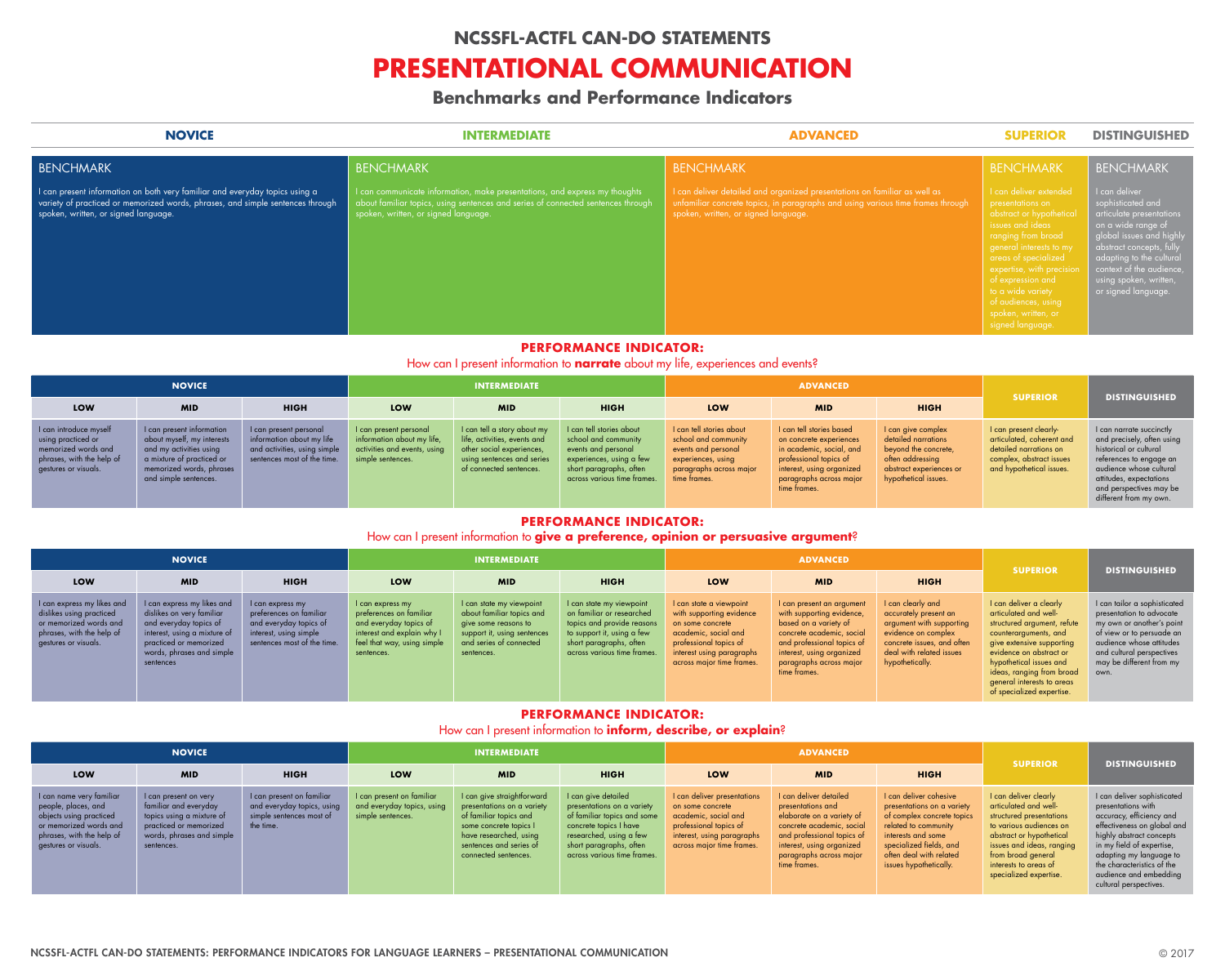NCSSFL-ACTFL CAN-DO STATEMENTS: PERFORMANCE INDICATORS FOR LANGUAGE LEARNERS – PRESENTATIONAL COMMUNICATION © 2017



# **SUPERIOR DISTINGUISHED**

I can give complex detailed narrations beyond the concrete, often addressing abstract experiences or hypothetical issues.

I can present clearlyarticulated, coherent and

I can narrate succinctly and precisely, often using historical or cultural references to engage an audience whose cultural attitudes, expectations and perspectives may be different from my own.

|                                                                                                                                                                                                                                                                                                                                                             | <b>NOVICE</b>                                                                                                                                                                                                                                                                                                                                                                                                            |                                                                                                                                                                                                                                                                                                                                                                                               |                                                                                                                                                                                                                                                                                                                                                                       | <b>INTERMEDIATE</b>                                                                                                                                                                                                                                                                                                                                                                 |                                                                                                                                                                                                                                                                                                                                                                                                                                                                                                               |                                                                                                                                                                                                                                                                                                                                                                                                                                                                                                                                                                                                                            | <b>ADVANCED</b>                                                                                                                                                                                                                                                                                                                                                                                                                                                                                                |                                                                                                                                                                                                                                                                                                                                                                                                                                                                                                                       |
|-------------------------------------------------------------------------------------------------------------------------------------------------------------------------------------------------------------------------------------------------------------------------------------------------------------------------------------------------------------|--------------------------------------------------------------------------------------------------------------------------------------------------------------------------------------------------------------------------------------------------------------------------------------------------------------------------------------------------------------------------------------------------------------------------|-----------------------------------------------------------------------------------------------------------------------------------------------------------------------------------------------------------------------------------------------------------------------------------------------------------------------------------------------------------------------------------------------|-----------------------------------------------------------------------------------------------------------------------------------------------------------------------------------------------------------------------------------------------------------------------------------------------------------------------------------------------------------------------|-------------------------------------------------------------------------------------------------------------------------------------------------------------------------------------------------------------------------------------------------------------------------------------------------------------------------------------------------------------------------------------|---------------------------------------------------------------------------------------------------------------------------------------------------------------------------------------------------------------------------------------------------------------------------------------------------------------------------------------------------------------------------------------------------------------------------------------------------------------------------------------------------------------|----------------------------------------------------------------------------------------------------------------------------------------------------------------------------------------------------------------------------------------------------------------------------------------------------------------------------------------------------------------------------------------------------------------------------------------------------------------------------------------------------------------------------------------------------------------------------------------------------------------------------|----------------------------------------------------------------------------------------------------------------------------------------------------------------------------------------------------------------------------------------------------------------------------------------------------------------------------------------------------------------------------------------------------------------------------------------------------------------------------------------------------------------|-----------------------------------------------------------------------------------------------------------------------------------------------------------------------------------------------------------------------------------------------------------------------------------------------------------------------------------------------------------------------------------------------------------------------------------------------------------------------------------------------------------------------|
| <b>LOW</b>                                                                                                                                                                                                                                                                                                                                                  | <b>MID</b>                                                                                                                                                                                                                                                                                                                                                                                                               | <b>HIGH</b>                                                                                                                                                                                                                                                                                                                                                                                   | <b>LOW</b>                                                                                                                                                                                                                                                                                                                                                            | <b>MID</b>                                                                                                                                                                                                                                                                                                                                                                          | <b>HIGH</b>                                                                                                                                                                                                                                                                                                                                                                                                                                                                                                   | <b>LOW</b>                                                                                                                                                                                                                                                                                                                                                                                                                                                                                                                                                                                                                 | <b>MID</b>                                                                                                                                                                                                                                                                                                                                                                                                                                                                                                     | <b>HIGH</b>                                                                                                                                                                                                                                                                                                                                                                                                                                                                                                           |
|                                                                                                                                                                                                                                                                                                                                                             |                                                                                                                                                                                                                                                                                                                                                                                                                          |                                                                                                                                                                                                                                                                                                                                                                                               |                                                                                                                                                                                                                                                                                                                                                                       | How can I present information to <b>narrate</b> about my life, experiences and events?                                                                                                                                                                                                                                                                                              | <b>PERFORMANCE INDICATOR:</b>                                                                                                                                                                                                                                                                                                                                                                                                                                                                                 |                                                                                                                                                                                                                                                                                                                                                                                                                                                                                                                                                                                                                            |                                                                                                                                                                                                                                                                                                                                                                                                                                                                                                                |                                                                                                                                                                                                                                                                                                                                                                                                                                                                                                                       |
| I can introduce myself<br>using practiced or<br>memorized words and<br>phrases, with the help of<br>gestures or visuals.                                                                                                                                                                                                                                    | I can present information<br>about myself, my interests<br>and my activities using<br>a mixture of practiced or<br>memorized words, phrases<br>and simple sentences.                                                                                                                                                                                                                                                     | I can present personal<br>information about my life<br>and activities, using simple<br>sentences most of the time.                                                                                                                                                                                                                                                                            | l can present personal<br>information about my life,<br>activities and events, using<br>simple sentences.                                                                                                                                                                                                                                                             | I can tell a story about my<br>life, activities, events and<br>other social experiences,<br>using sentences and series<br>of connected sentences.                                                                                                                                                                                                                                   | I can tell stories about<br>school and community<br>events and personal<br>experiences, using a few<br>short paragraphs, often<br>across various time frames.                                                                                                                                                                                                                                                                                                                                                 | I can tell stories about<br>school and community<br>events and personal<br>experiences, using<br>paragraphs across major<br>time frames.                                                                                                                                                                                                                                                                                                                                                                                                                                                                                   | I can tell stories based<br>on concrete experiences<br>in academic, social, and<br>professional topics of<br>interest, using organized<br>paragraphs across major<br>time frames.                                                                                                                                                                                                                                                                                                                              | I can give complex<br>detailed narrations<br>beyond the concre<br>often addressing<br>abstract experienc<br>hypothetical issues                                                                                                                                                                                                                                                                                                                                                                                       |
|                                                                                                                                                                                                                                                                                                                                                             |                                                                                                                                                                                                                                                                                                                                                                                                                          |                                                                                                                                                                                                                                                                                                                                                                                               |                                                                                                                                                                                                                                                                                                                                                                       |                                                                                                                                                                                                                                                                                                                                                                                     | EXAMPLES: <b>Narrate</b> $-$ Speaking or Signing                                                                                                                                                                                                                                                                                                                                                                                                                                                              |                                                                                                                                                                                                                                                                                                                                                                                                                                                                                                                                                                                                                            |                                                                                                                                                                                                                                                                                                                                                                                                                                                                                                                |                                                                                                                                                                                                                                                                                                                                                                                                                                                                                                                       |
| I can say my name,<br>age, and where I live to<br>introduce myself.<br>I can say my phone<br>number, home address,<br>and email address.<br>I can say some activities I<br>do every day.<br>I can tell the names<br>of places I go on the<br>weekend.<br>I can state my physical or<br>personality traits.                                                  | I can name my family<br>members, their ages, their<br>relationships to me, and<br>what they like to do.<br>I can state a few<br>personality or physical<br>characteristics of a hero of<br>mine.<br>I can identify parts of my<br>house, my school or my<br>place of work.<br>I can name places in my<br>community, town, city,<br>state or country.<br>I can tell someone my<br>activities and schedule for<br>the day. | I can identify whom I and<br>people in other cultures<br>consider to be part of the<br>family, using a few simple<br>details.<br>I can describe where I<br>work and what I do.<br>I can tell a peer or<br>colleague what I did this<br>weekend.<br>I can give biographical<br>information about others.<br>I can give some simple<br>reasons why I am late for<br>an appointment.             | I can make simple<br>comparisons of a variety of<br>people, including friends<br>and family members.<br>I can describe what I<br>want or need to do on a<br>particular day.<br>I can describe what I plan<br>to do next in my school or<br>work life.<br>I can retell a story that I've<br>read or heard.<br>I can tell the steps of an<br>experiment I conducted.    | I can describe my plans<br>for an upcoming family or<br>social event.<br>I can talk about an<br>experience related to my<br>hobbies or activities.<br>I can tell a simple story<br>about a recent project I<br>did.<br>I can tell a simple story<br>about a childhood memory<br>or a recent family trip or<br>event.<br>I can describe plans<br>for an upcoming work<br>experience. | I can present a comparison<br>between the roles of family<br>members in my own and<br>other cultures.<br>I can tell what happened<br>at a social event that I<br>attended.<br>I can give a short<br>speech about goals for<br>the future of my club or<br>organization.<br>I can present an outline<br>of my predictions about<br>consequences of an<br>environmental practice.<br>I can present my<br>hypothesis about what<br>will happen in a science<br>experiment and provide<br>supporting information. | I can make a presentation<br>describing the highlights<br>of a recent or upcoming<br>family event.<br>I can describe a social,<br>cultural or political event<br>that occurred or will occur<br>in my community.<br>I can talk about an<br>unexpected complication<br>during a recent trip or<br>excursion and present<br>advice on how to resolve<br>such a situation.<br>I can make a presentation<br>describing certain health<br>and fitness trends and the<br>results of those trends.<br>I can give a short<br>presentation describing<br>the rise and fall of certain<br>popular or historical trends<br>over time. | I can chronicle a series<br>of related events in the<br>history of my family.<br>I can recount in detail<br>a social event or local<br>celebration that I attended<br>and my reactions to it.<br>I can present a detailed<br>itinerary of the social and<br>cultural activities I have<br>planned for a future trip or<br>excursion.<br>I can narrate a story to<br>an audience for dramatic<br>effect.<br>I can give an accurate,<br>detailed presentation of<br>something I participated in<br>or witnessed. | I can present an<br>explanation as to t<br>degree to which so<br>supports the family<br>family values, in m<br>and other cultures.<br>I can present a ref<br>on how a novel in<br>my life.<br>I can articulate and<br>present a personal<br>or mission stateme<br>life's work.<br>I can present and<br>hypothesize about<br>impact of following<br>course of action.<br>I can present an a<br>on the changing<br>perception of stere<br>in society and the<br>influence on a cou<br>products or market<br>strategies. |
|                                                                                                                                                                                                                                                                                                                                                             |                                                                                                                                                                                                                                                                                                                                                                                                                          |                                                                                                                                                                                                                                                                                                                                                                                               |                                                                                                                                                                                                                                                                                                                                                                       |                                                                                                                                                                                                                                                                                                                                                                                     | <b>EXAMPLES: Narrate</b> – Writing                                                                                                                                                                                                                                                                                                                                                                                                                                                                            |                                                                                                                                                                                                                                                                                                                                                                                                                                                                                                                                                                                                                            |                                                                                                                                                                                                                                                                                                                                                                                                                                                                                                                |                                                                                                                                                                                                                                                                                                                                                                                                                                                                                                                       |
| I can write my name, age,<br>and where I live on a<br>simple form.<br>I can write my phone<br>number, home address,<br>and email address on a<br>simple form.<br>I can write how I'm feeling<br>in a short journal entry.<br>I can write a list of what<br>I need to pack for an<br>upcoming trip.<br>I can write a shopping list<br>of what I need to buy. | I can caption a photo<br>with my family members'<br>names, ages, relationship<br>to me, and what they like<br>to do.<br>I can write about what I<br>look like so that someone<br>can recognize me.<br>I can write the physical<br>or personality traits of a<br>character in a book.<br>I can list my classes or<br>work activities and tell<br>what time they start and                                                 | I can identify whom I and<br>people in other cultures<br>consider to be part of the<br>family, using a few simple<br>details.<br>I can write a short note,<br>text or email to my friend<br>about upcoming plans.<br>I can write information<br>about my daily life in a<br>letter, blog, discussion<br>board or email message.<br>I can write about a field<br>trip, an event or an activity | I can write a description of<br>the physical appearance<br>and personality of a friend<br>or family member.<br>I can write about my role<br>in a simple school or work<br>routine.<br>I can write my plans for<br>an upcoming holiday,<br>vacation, or a typical<br>celebration.<br>I can write about events<br>that took place at school,<br>in a workplace, or in a | I can write my plans for an<br>upcoming family or social<br>event.<br>I can write about common<br>events and daily routines<br>at school or in my place of<br>work.<br>I can write about an<br>experience related to my<br>lifestyle or interests for a<br>discussion board posting.<br>I can write a simple story<br>about a recent trip, project<br>or childhood memory.          | I can write a comparison<br>of the roles of family<br>members, in my own and<br>other cultures.<br>I can write a series of steps<br>needed to complete a task,<br>such as for an experiment,<br>community event, or<br>fundraiser.<br>I can write a description of<br>an event that I participated<br>in or witnessed for a<br>newsletter.<br>I can write a series                                                                                                                                            | I can write about a family<br>reunion for my relatives in<br>another country.<br>I can write a blog post<br>describing the highlights of<br>a recent trip or excursion.<br>I can write about a social,<br>cultural or political event<br>that occurred or will occur<br>in my community.<br>I can describe certain<br>trends in leisure time or use<br>of social media and the<br>results of those trends.                                                                                                                                                                                                                 | I can write a detailed<br>and accurate family or<br>community history.<br>I can write in detail about<br>a social event or local<br>celebration that I attended<br>and my reactions to it.<br>I can write a detailed<br>itinerary of the social and<br>cultural activities I have<br>planned for a future trip or<br>excursion.<br>I can write in detail about<br>a study abroad program I                                                                                                                     | I can chronicle cer<br>historical events to<br>the degree to whic<br>society supports th<br>and family values,<br>own and other cult<br>I can write a missi<br>vision statement re<br>to my personal or<br>professional goals<br>I can write a refled<br>journal entry on ho<br>novel, poem or sor<br>influenced my life.                                                                                                                                                                                             |

I can present an explanation as to the degree to which society supports the family and family values, in my own and other cultures.

I can present a reflection on how a novel influenced my life.

I can articulate and present a personal vision or mission statement for my life's work.

I can present and hypothesize about the impact of following a course of action.

I can present an analysis on the changing perception of stereotypes in society and the potential influence on a country's products or marketing strategies.

I can present an analysis on how age or gender affects roles in family, school, or the workplace, in my own and other cultures

I can present detailed fictional narrations following cultural conventions of the storytelling genre.

I can present hypotheses about the impact of complex decisions in my field of expertise.

I can present a technical analysis of an experiment or scholarly investigation conducted in my field of expertise and the potential scientific or societal ramifications.

I can present an evaluation on how family structure impacts social issues and political decision-making, in my own and other cultures

I can narrate using culturally relevant rhetorical devices to convey humor, irony or satire.

I can make a formal awards speech about the past, current, and potential future impact of a particular person or foundation, making culturally authentic references to connect with my audience.

I can make presentations on related events on a wide range of issues, incorporating appropriate culturally and historically authentic references to connect with my audience.

end.

I can list my weekend activities and who does them with me.

that I participated in. I can write the sequence

of events from a story I've read or a video I've seen.

place I have visited.

I can write about a simple project I completed at school or at work.

I can write about personal,

academic, or professional goals for a college or job application.

of simple predictions about consequences of a particular action or practice for a community

or school blog.

I can write a hypothesis about what will happen in a science experiment and provide supporting information

I can describe the rise and fall of certain popular, historical, or environmental trends over time.

I can write in detail about a study abroad program I participated in and reflect on how the experience impacted my life and may influence my life in the future

I can write a detailed and accurate description of something I participated in or witnessed.

I can chronicle certain historical events to explain the degree to which society supports the family and family values, in my own and other cultures.

I can write a mission or vision statement related to my personal or professional goals.

I can write a reflective journal entry on how a novel, poem or song has influenced my life.

I can hypothesize in writing about the impact of following a course of action for myself or for an organization in which I am involved.

I can write a business plan to market a product globally, based on data about cultural lifestyles and current societal trends.

I can write an analysis of how age or gender affects roles in family, school, or the workplace, in my own and other cultures

I can write detailed fictional or historical narrations, following cultural conventions of the storytelling genre.

I can write an article for a professional journal about the impact of complex decisions in my field of expertise.

I can write a comprehensive review of a historical, factual or literary work related to my field of expertise.

I can write an evaluation of how family structure impacts social issues and political decision-making, both historically and in the future, in my own and other cultures.

I can compose a short or lengthy written literary or expository work, using culturally relevant rhetorical devices to convey humor, irony or satire.

I can chronicle a related series of events, incorporating appropriate culturally and historically authentic references to connect with my audience.

I can write researched non-fiction texts for the target culture audience, incorporating appropriate culturally and historically authentic references.

# **NCSSFL-ACTFL CAN-DO STATEMENTS**

# **PRESENTATIONAL COMMUNICATION**

Pe<sup>D</sup>rmance Indicator: **Narrate** with Examples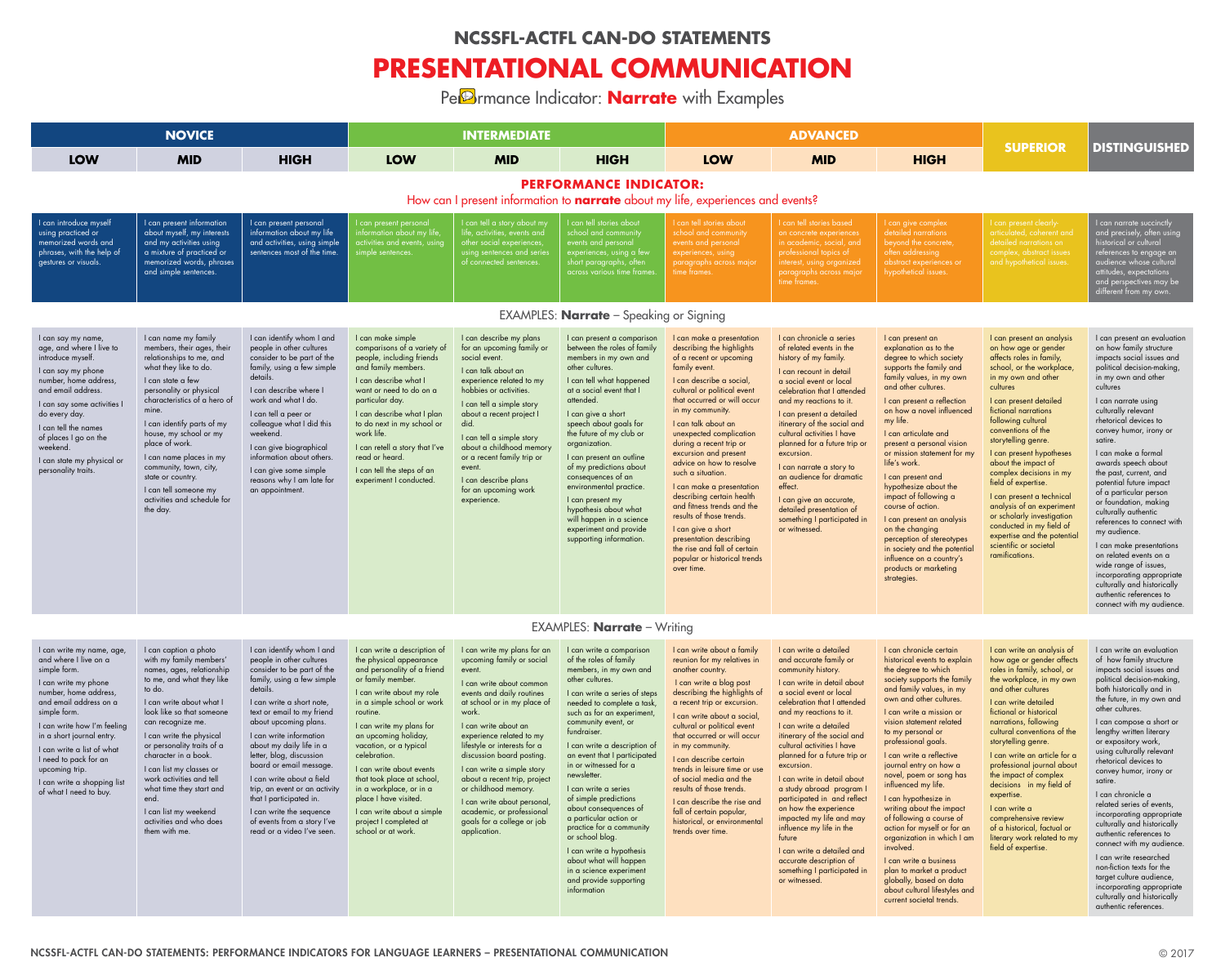|                                                                                                                                                                                                                                                                                                                                                                                            | <b>NOVICE</b>                                                                                                                                                                                                                                                                                                                                                                            |                                                                                                                                                                                                                                                                                                                                                                                                           |                                                                                                                                                                                                                                                                                                                                                                                                                                                                                                                                                                                           | <b>INTERMEDIATE</b>                                                                                                                                                                                                                                                                                                                                                                                                                                                                                                                                                                                                                                                                                                                                                              |                                                                                                                                                                                                                                                                                                                                                                                                                                                                                                                                                                                                                                                 |                                                                                                                                                                                                                                                                                                                                                                                                                                                                                                                                                                                                                                                                                  | <b>ADVANCED</b>                                                                                                                                                                                                                                                                                                                                                                                                                                                                                                                                                                                                                                                                                              |                                                                                                                                                                                                                                                                                                                                                                                                                                                                                                                                                                   |
|--------------------------------------------------------------------------------------------------------------------------------------------------------------------------------------------------------------------------------------------------------------------------------------------------------------------------------------------------------------------------------------------|------------------------------------------------------------------------------------------------------------------------------------------------------------------------------------------------------------------------------------------------------------------------------------------------------------------------------------------------------------------------------------------|-----------------------------------------------------------------------------------------------------------------------------------------------------------------------------------------------------------------------------------------------------------------------------------------------------------------------------------------------------------------------------------------------------------|-------------------------------------------------------------------------------------------------------------------------------------------------------------------------------------------------------------------------------------------------------------------------------------------------------------------------------------------------------------------------------------------------------------------------------------------------------------------------------------------------------------------------------------------------------------------------------------------|----------------------------------------------------------------------------------------------------------------------------------------------------------------------------------------------------------------------------------------------------------------------------------------------------------------------------------------------------------------------------------------------------------------------------------------------------------------------------------------------------------------------------------------------------------------------------------------------------------------------------------------------------------------------------------------------------------------------------------------------------------------------------------|-------------------------------------------------------------------------------------------------------------------------------------------------------------------------------------------------------------------------------------------------------------------------------------------------------------------------------------------------------------------------------------------------------------------------------------------------------------------------------------------------------------------------------------------------------------------------------------------------------------------------------------------------|----------------------------------------------------------------------------------------------------------------------------------------------------------------------------------------------------------------------------------------------------------------------------------------------------------------------------------------------------------------------------------------------------------------------------------------------------------------------------------------------------------------------------------------------------------------------------------------------------------------------------------------------------------------------------------|--------------------------------------------------------------------------------------------------------------------------------------------------------------------------------------------------------------------------------------------------------------------------------------------------------------------------------------------------------------------------------------------------------------------------------------------------------------------------------------------------------------------------------------------------------------------------------------------------------------------------------------------------------------------------------------------------------------|-------------------------------------------------------------------------------------------------------------------------------------------------------------------------------------------------------------------------------------------------------------------------------------------------------------------------------------------------------------------------------------------------------------------------------------------------------------------------------------------------------------------------------------------------------------------|
| <b>LOW</b>                                                                                                                                                                                                                                                                                                                                                                                 | <b>MID</b>                                                                                                                                                                                                                                                                                                                                                                               | <b>HIGH</b>                                                                                                                                                                                                                                                                                                                                                                                               | <b>LOW</b>                                                                                                                                                                                                                                                                                                                                                                                                                                                                                                                                                                                | <b>MID</b>                                                                                                                                                                                                                                                                                                                                                                                                                                                                                                                                                                                                                                                                                                                                                                       | <b>HIGH</b>                                                                                                                                                                                                                                                                                                                                                                                                                                                                                                                                                                                                                                     | <b>LOW</b>                                                                                                                                                                                                                                                                                                                                                                                                                                                                                                                                                                                                                                                                       | <b>MID</b>                                                                                                                                                                                                                                                                                                                                                                                                                                                                                                                                                                                                                                                                                                   | <b>HIGH</b>                                                                                                                                                                                                                                                                                                                                                                                                                                                                                                                                                       |
|                                                                                                                                                                                                                                                                                                                                                                                            |                                                                                                                                                                                                                                                                                                                                                                                          |                                                                                                                                                                                                                                                                                                                                                                                                           |                                                                                                                                                                                                                                                                                                                                                                                                                                                                                                                                                                                           | How can I present information to give a preference, opinion or persuasive argument?                                                                                                                                                                                                                                                                                                                                                                                                                                                                                                                                                                                                                                                                                              | <b>PERFORMANCE INDICATOR:</b>                                                                                                                                                                                                                                                                                                                                                                                                                                                                                                                                                                                                                   |                                                                                                                                                                                                                                                                                                                                                                                                                                                                                                                                                                                                                                                                                  |                                                                                                                                                                                                                                                                                                                                                                                                                                                                                                                                                                                                                                                                                                              |                                                                                                                                                                                                                                                                                                                                                                                                                                                                                                                                                                   |
| I can express my likes and<br>dislikes using practiced<br>or memorized words and<br>phrases, with the help of<br>gestures or visuals.                                                                                                                                                                                                                                                      | I can express my likes and<br>dislikes on very familiar<br>and everyday topics of<br>interest, using a mixture of<br>practiced or memorized<br>words, phrases and simple<br>sentences                                                                                                                                                                                                    | I can express my<br>preferences on familiar<br>and everyday topics of<br>interest, using simple<br>sentences most of the time.                                                                                                                                                                                                                                                                            | I can express my<br>preferences on familiar<br>and everyday topics of<br>interest and explain why I<br>feel that way, using simple<br>sentences.                                                                                                                                                                                                                                                                                                                                                                                                                                          | I can state my viewpoint<br>about familiar topics and<br>give some reasons to<br>support it, using sentences<br>and series of connected<br>sentences.                                                                                                                                                                                                                                                                                                                                                                                                                                                                                                                                                                                                                            | I can state my viewpoint<br>on familiar or researched<br>topics and provide reasons<br>to support it, using a few<br>short paragraphs, often<br>across various time frames.                                                                                                                                                                                                                                                                                                                                                                                                                                                                     | I can state a viewpoint<br>with supporting evidence<br>on some concrete<br>academic, social and<br>professional topics of<br>interest using paragraphs<br>across major time frames.                                                                                                                                                                                                                                                                                                                                                                                                                                                                                              | I can present an argument<br>with supporting evidence,<br>based on a variety of<br>concrete academic, social<br>and professional topics of<br>interest, using organized<br>paragraphs across major<br>time frames.                                                                                                                                                                                                                                                                                                                                                                                                                                                                                           | I can clearly and<br>accurately present<br>argument with sup<br>evidence on comp<br>concrete issues, ar<br>deal with related i<br>hypothetically.                                                                                                                                                                                                                                                                                                                                                                                                                 |
|                                                                                                                                                                                                                                                                                                                                                                                            |                                                                                                                                                                                                                                                                                                                                                                                          |                                                                                                                                                                                                                                                                                                                                                                                                           |                                                                                                                                                                                                                                                                                                                                                                                                                                                                                                                                                                                           | EXAMPLES: Give a Preference, Opinion, or Persuasive Argument - Speaking or Signing                                                                                                                                                                                                                                                                                                                                                                                                                                                                                                                                                                                                                                                                                               |                                                                                                                                                                                                                                                                                                                                                                                                                                                                                                                                                                                                                                                 |                                                                                                                                                                                                                                                                                                                                                                                                                                                                                                                                                                                                                                                                                  |                                                                                                                                                                                                                                                                                                                                                                                                                                                                                                                                                                                                                                                                                                              |                                                                                                                                                                                                                                                                                                                                                                                                                                                                                                                                                                   |
| I can list places I like to<br>go to see art or listen to<br>music.<br>I can tell sports I like or<br>don't like.<br>I can say names of my<br>favorite animals based on<br>pictures I see.<br>I can look at pictures on<br>a menu and name foods<br>based on my likes and<br>dislikes.<br>I can state some activities<br>which I enjoy.                                                    | I can tell where I like to<br>go to see art or listen to<br>music.<br>I can say how much I like<br>or don't like certain foods.<br>I can state my favorite free-<br>time activities and those I<br>don't like.<br>I can state which actor or<br>author I like the best.<br>I can say which school<br>subjects are my most and<br>least favorite.                                         | I can recommend places to<br>experience a variety of art<br>and music styles.<br>I can tell about my favorite<br>actor or author.<br>I can tell about others'<br>likes and dislikes.<br>I can present a brief<br>description of a website I<br>find useful.<br>I can give a few details<br>about my favorite<br>restaurant.                                                                               | I can give a series of<br>reasons why an art or<br>music style is appealing<br>to me.<br>I can give a presentation<br>recommending something<br>I like, such as a movie,<br>television show, famous<br>athlete, celebrity or<br>historical figure.<br>I can give a series of<br>reasons why a book I've<br>read was appealing to me.<br>I can create and present a<br>simple advertisement for a<br>product or service.<br>I can present a series of<br>statements supporting my<br>hypothesis about a science<br>concept.                                                                | I can present a review of<br>an artwork or song and<br>give specific reasons to<br>support my point of view.<br>I can give a presentation<br>about a famous person<br>or historical figure<br>and give basic points<br>about the merits of their<br>contributions.<br>I can present basic points<br>and support my position<br>on common issues such as<br>allowances for children,<br>curfews for teenagers or<br>budget-related topics.<br>I can present information<br>and support my point of<br>view on rules or policies<br>such as phone use, dress<br>code or requirements for<br>driving.<br>I can present the basic<br>facts related to a current<br>event and give specific<br>reasons to support my<br>opinion of the event,<br>using evidence I have<br>researched. | I can give a presentation<br>about similarities and<br>differences between art<br>and music festivals.<br>I can present my reactions<br>to a current event and<br>explain what led to the<br>event being in the news.<br>I can present and justify<br>my point of view on<br>current event topics such<br>as recycling, energy<br>conservation, or extreme<br>weather events.<br>I can create and<br>present a public service<br>announcement describing<br>a problem and advocating<br>for change.<br>I can make a persuasive<br>presentation to explain<br>why others should revisit a<br>store or restaurant that is<br>under new ownership. | I can promote an art or<br>music event by presenting<br>and elaborating on its<br>social or artistic value.<br>I can present the main<br>issues related to topics<br>of public health or safety<br>and support my viewpoint<br>on this issue with related<br>evidence.<br>I can present and provide<br>a rationale for the<br>importance of certain<br>classes, college majors, or<br>training programs, citing<br>trends over time.<br>I can present an outline<br>of the arguments for or<br>against a position on a<br>social issue, including its<br>historical background.<br>I can create and present<br>an infomercial promoting<br>an event, a service, or a<br>product. | I can make a presentation<br>persuading others of the<br>influence of an art or music<br>genre over time.<br>I can give a presentation to<br>advocate participation in<br>educational opportunities<br>such as membership in<br>an organization, honor<br>society, study abroad, or<br>a particular educational<br>program.<br>I can give a presentation<br>to advocate for new ideas<br>or innovative approaches<br>related to school, work, or<br>training.<br>I can present an argument<br>for or against a position<br>on a political issue, with<br>supporting evidence.<br>I can give a speech<br>presenting the rationale<br>for a course of action by<br>a local community or<br>neighborhood group. | I can present my<br>interpretations of c<br>of art or music to s<br>else while respecti<br>interpretation.<br>I can present the d<br>of an experiment I<br>performed and jus<br>the potential value<br>research and resul<br>I can present a det<br>supported argume<br>complex environm<br>economic or politic<br>issues.<br>I can support an a<br>and counterargum<br>incorporating a va<br>evidence such as s<br>analyses, trends ar<br>in my presentation<br>I can give a speec<br>community fundrai<br>purposes and justil<br>potential benefits o<br>cause. |
|                                                                                                                                                                                                                                                                                                                                                                                            |                                                                                                                                                                                                                                                                                                                                                                                          |                                                                                                                                                                                                                                                                                                                                                                                                           |                                                                                                                                                                                                                                                                                                                                                                                                                                                                                                                                                                                           | EXAMPLES: Give a Preference, Opinion, or Persuasive Argument - Writing                                                                                                                                                                                                                                                                                                                                                                                                                                                                                                                                                                                                                                                                                                           |                                                                                                                                                                                                                                                                                                                                                                                                                                                                                                                                                                                                                                                 |                                                                                                                                                                                                                                                                                                                                                                                                                                                                                                                                                                                                                                                                                  |                                                                                                                                                                                                                                                                                                                                                                                                                                                                                                                                                                                                                                                                                                              |                                                                                                                                                                                                                                                                                                                                                                                                                                                                                                                                                                   |
| I can list places I like to<br>go to see art or listen to<br>music.<br>I can create a simple chart<br>of a few things I like and<br>dislike.<br>I can label the things I like<br>and don't like in a picture.<br>I can write a list of<br>desirable and undesirable<br>characteristics of a friend.<br>I can list my favorite free-<br>time activities to create a<br>survey for my peers. | I can write where I go to<br>see art or listen to music.<br>I can write how much I like<br>or don't like certain sports.<br>I can create a bulleted list<br>telling why a class is my<br>favorite.<br>I can write a rank ordered<br>list of my favorite and least<br>favorite free-time activities.<br>I can caption pictures of<br>what I consider to be good<br>and bad lunch options. | I can recommend places to<br>experience a variety of art<br>and music styles.<br>I can write about others'<br>likes and dislikes in order<br>to form a team or work<br>group.<br>I can create a slogan and<br>short description for an<br>advertisement.<br>I can write a description of<br>my favorite character from<br>a story.<br>I can make a simple poster<br>to campaign for a person<br>or event. | I can write a series of<br>reasons why an art or<br>music style is appealing<br>to me.<br>I can write to explain why<br>others should read a book<br>I enjoyed, citing specific<br>reasons.<br>I can write a<br>recommendation of a<br>website and give reasons<br>why others might find it<br>useful.<br>I can provide a simple<br>description of a field trip<br>or work experience in an<br>effort to persuade others to<br>participate in the future.<br>I can create a simple<br>written or graphic<br>advertisement to<br>encourage someone to<br>purchase a product or<br>service. | I can write a simple review<br>of an artwork or song and<br>give specific reasons to<br>support my point of view.<br>I can write a short<br>autobiographical<br>statement for a competitive<br>application for a study<br>abroad program or job.<br>I can write a simple review<br>of a movie, book, play or<br>exhibit.<br>I can share my point of<br>view about a cause I'm<br>interested in and reasons<br>to support it on a blog or a<br>discussion forum.<br>I can write a short opinion<br>statement about a current<br>event I have learned about<br>or researched.                                                                                                                                                                                                      | I can write about<br>similarities and differences<br>between art and music<br>festivals in my own and<br>other cultures.<br>I can write a summary<br>of a social media story<br>and share my and other's<br>opinions about it.<br>I can write a brief<br>statement outlining the key<br>points of my opinion on<br>topics in my community<br>such as water use, building<br>a school, or the town<br>budget.<br>I can create an infographic<br>describing the benefits of<br>joining an organization.<br>I can write advice to<br>younger learners about<br>why to learn an additional<br>language.                                             | I can write an essay to<br>convince others of the<br>value of experiencing art<br>and music from cultures<br>other than my own.<br>I can write an essay for<br>or against a position on a<br>social issue.<br>I can create and edit<br>an online journal, blog<br>or discussion forum<br>promoting community<br>events, services, or<br>products.<br>I can write a brief report to<br>support a course of action<br>on a work-related issue,<br>citing past experience and<br>future predictions.<br>I can write a brief article<br>giving a rationale for<br>dietary and exercise<br>practices to promote<br>healthy living.                                                    | I can write an article or<br>blog convincing others of<br>the influence of an art or<br>music genre over time.<br>I can write letters of<br>recommendation.<br>I can give a written critique<br>of a project proposal that<br>uses historical data to<br>support my argument.<br>I can write and propose a<br>specific course of action<br>based on the results of a<br>survey.<br>I can write a cover letter<br>for a job application.                                                                                                                                                                                                                                                                      | I can write my<br>interpretations of c<br>piece of art of mus<br>with someone else<br>respecting theirs.<br>I can write a positi<br>paper on an issue<br>researched or rela<br>my field of expertis<br>I can express a de<br>point of view in a<br>other public forum<br>I can write an edit<br>piece to speculate<br>outcomes or implic<br>of an issue.<br>I can write a stater<br>support a candida<br>local election.                                                                                                                                          |

culture government to take a particular stance on global warming, food scarcity or similar topics.

| <b>ADVANCED</b>                                                                                                                                                                                                                                                                                                                                                                                                                                                                                                                                                                                                                                                                                              |                                                                                                                                                                                                                                                                                                                                                                                                                                                                                                                                                                                                                                                                                                |                                                                                                                                                                                                                                                                                                                                                                                                                                                                                                   |                                                                                                                                                                                                                                                                                                                                                                                                                                                                                    |  |  |
|--------------------------------------------------------------------------------------------------------------------------------------------------------------------------------------------------------------------------------------------------------------------------------------------------------------------------------------------------------------------------------------------------------------------------------------------------------------------------------------------------------------------------------------------------------------------------------------------------------------------------------------------------------------------------------------------------------------|------------------------------------------------------------------------------------------------------------------------------------------------------------------------------------------------------------------------------------------------------------------------------------------------------------------------------------------------------------------------------------------------------------------------------------------------------------------------------------------------------------------------------------------------------------------------------------------------------------------------------------------------------------------------------------------------|---------------------------------------------------------------------------------------------------------------------------------------------------------------------------------------------------------------------------------------------------------------------------------------------------------------------------------------------------------------------------------------------------------------------------------------------------------------------------------------------------|------------------------------------------------------------------------------------------------------------------------------------------------------------------------------------------------------------------------------------------------------------------------------------------------------------------------------------------------------------------------------------------------------------------------------------------------------------------------------------|--|--|
| <b>MID</b>                                                                                                                                                                                                                                                                                                                                                                                                                                                                                                                                                                                                                                                                                                   | <b>HIGH</b>                                                                                                                                                                                                                                                                                                                                                                                                                                                                                                                                                                                                                                                                                    | <b>SUPERIOR</b>                                                                                                                                                                                                                                                                                                                                                                                                                                                                                   | <b>DISTINGUISHED</b>                                                                                                                                                                                                                                                                                                                                                                                                                                                               |  |  |
| i <b>sive argument</b> ?                                                                                                                                                                                                                                                                                                                                                                                                                                                                                                                                                                                                                                                                                     |                                                                                                                                                                                                                                                                                                                                                                                                                                                                                                                                                                                                                                                                                                |                                                                                                                                                                                                                                                                                                                                                                                                                                                                                                   |                                                                                                                                                                                                                                                                                                                                                                                                                                                                                    |  |  |
| I can present an argument<br>with supporting evidence,<br>based on a variety of<br>concrete academic, social<br>and professional topics of<br>interest, using organized<br>paragraphs across major<br>time frames.                                                                                                                                                                                                                                                                                                                                                                                                                                                                                           | I can clearly and<br>accurately present an<br>argument with supporting<br>evidence on complex<br>concrete issues, and often<br>deal with related issues<br>hypothetically.                                                                                                                                                                                                                                                                                                                                                                                                                                                                                                                     | I can deliver a clearly<br>articulated and well-<br>structured argument, refute<br>counterarguments, and<br>give extensive supporting<br>evidence on abstract or<br>hypothetical issues and<br>ideas, ranging from broad<br>general interests to areas<br>of specialized expertise.                                                                                                                                                                                                               | I can tailor a sophisticated<br>presentation to advocate<br>my own or another's point<br>of view or to persuade an<br>audience whose attitudes<br>and cultural perspectives<br>may be different from my<br>own.                                                                                                                                                                                                                                                                    |  |  |
| Speaking or Signing                                                                                                                                                                                                                                                                                                                                                                                                                                                                                                                                                                                                                                                                                          |                                                                                                                                                                                                                                                                                                                                                                                                                                                                                                                                                                                                                                                                                                |                                                                                                                                                                                                                                                                                                                                                                                                                                                                                                   |                                                                                                                                                                                                                                                                                                                                                                                                                                                                                    |  |  |
| I can make a presentation<br>persuading others of the<br>influence of an art or music<br>genre over time.<br>I can give a presentation to<br>advocate participation in<br>educational opportunities<br>such as membership in<br>an organization, honor<br>society, study abroad, or<br>a particular educational<br>program.<br>I can give a presentation<br>to advocate for new ideas<br>or innovative approaches<br>related to school, work, or<br>training.<br>I can present an argument<br>for or against a position<br>on a political issue, with<br>supporting evidence.<br>I can give a speech<br>presenting the rationale<br>for a course of action by<br>a local community or<br>neighborhood group. | I can present my<br>interpretations of a piece<br>of art or music to someone<br>else while respecting their<br>interpretation.<br>I can present the details<br>of an experiment I have<br>performed and justify<br>the potential value of the<br>research and results.<br>I can present a detailed,<br>supported argument about<br>complex environmental,<br>economic or political<br>issues.<br>I can support an argument<br>and counterargument by<br>incorporating a variety of<br>evidence such as statistics,<br>analyses, trends and polls<br>in my presentation.<br>I can give a speech for<br>community fundraising<br>purposes and justify the<br>potential benefits of the<br>cause. | I can make a presentation<br>about selecting works for a<br>gallery show or a concert<br>based on a mediated<br>perception of beauty.<br>I can construct, develop<br>and present evidence-<br>based hypotheses to<br>explore alternative<br>possibilities to an<br>established practice.<br>I can restructure an<br>existing presentation to<br>reflect a particular point of<br>view for a new audience.<br>I can defend or challenge<br>a controversial action<br>taken by a person or<br>group | I can present a<br>retrospective of an artist's<br>or musician's work.<br>I can present persuasive<br>and hypothetical discourse<br>in my field of expertise.<br>I can present and<br>advocate a position that<br>is not necessarily my<br>own, incorporating well<br>recognized examples from<br>the target culture to enrich<br>my presentation<br>I can give a speech on a<br>particular controversial<br>issue, challenging listeners<br>to consider multiple<br>perspectives. |  |  |
| <b>ent</b> – Writing                                                                                                                                                                                                                                                                                                                                                                                                                                                                                                                                                                                                                                                                                         |                                                                                                                                                                                                                                                                                                                                                                                                                                                                                                                                                                                                                                                                                                |                                                                                                                                                                                                                                                                                                                                                                                                                                                                                                   |                                                                                                                                                                                                                                                                                                                                                                                                                                                                                    |  |  |
| I can write an article or<br>blog convincing others of<br>the influence of an art or<br>music genre over time.<br>I can write letters of<br>recommendation.<br>I can give a written critique<br>of a project proposal that                                                                                                                                                                                                                                                                                                                                                                                                                                                                                   | I can write my<br>interpretations of a<br>piece of art of music<br>with someone else while<br>respecting theirs.<br>I can write a position<br>paper on an issue I have<br>researched or related to<br>my field of expertise                                                                                                                                                                                                                                                                                                                                                                                                                                                                    | I can write about how to<br>work with others to select<br>works for a gallery show<br>or a concert based on a<br>mediated perception of<br>beauty<br>I can write an academic<br>thesis or dissertation taking<br>a stance on an issue or set                                                                                                                                                                                                                                                      | I can write a retrospective<br>of an artist's or musician's<br>work.<br>I can write a political<br>speech for a candidate to<br>deliver in the target culture.<br>I can write an editorial<br>advocating for the target                                                                                                                                                                                                                                                            |  |  |

# **NCSSFL-ACTFL CAN-DO STATEMENTS PRESENTATIONAL COMMUNICATION** Perform**once Indicator: Give a Preference, Opinion, or Persuasive Argument** with Examples

my field of expertise.

I can express a detailed point of view in a blog or other public forum.

I can write an editorial piece to speculate on outcomes or implications of an issue.

I can write a statement to support a candidate in a local election.

a stance on an issue or set of issues.

I can write a comprehensive policy statement challenging readers to consider multiple perspectives.

I can write a review of a written work for a literary magazine or scholarly journal.

I can use culturally appropriate comedic devices or cultural references to enhance my argument in an opinion piece for a news website.